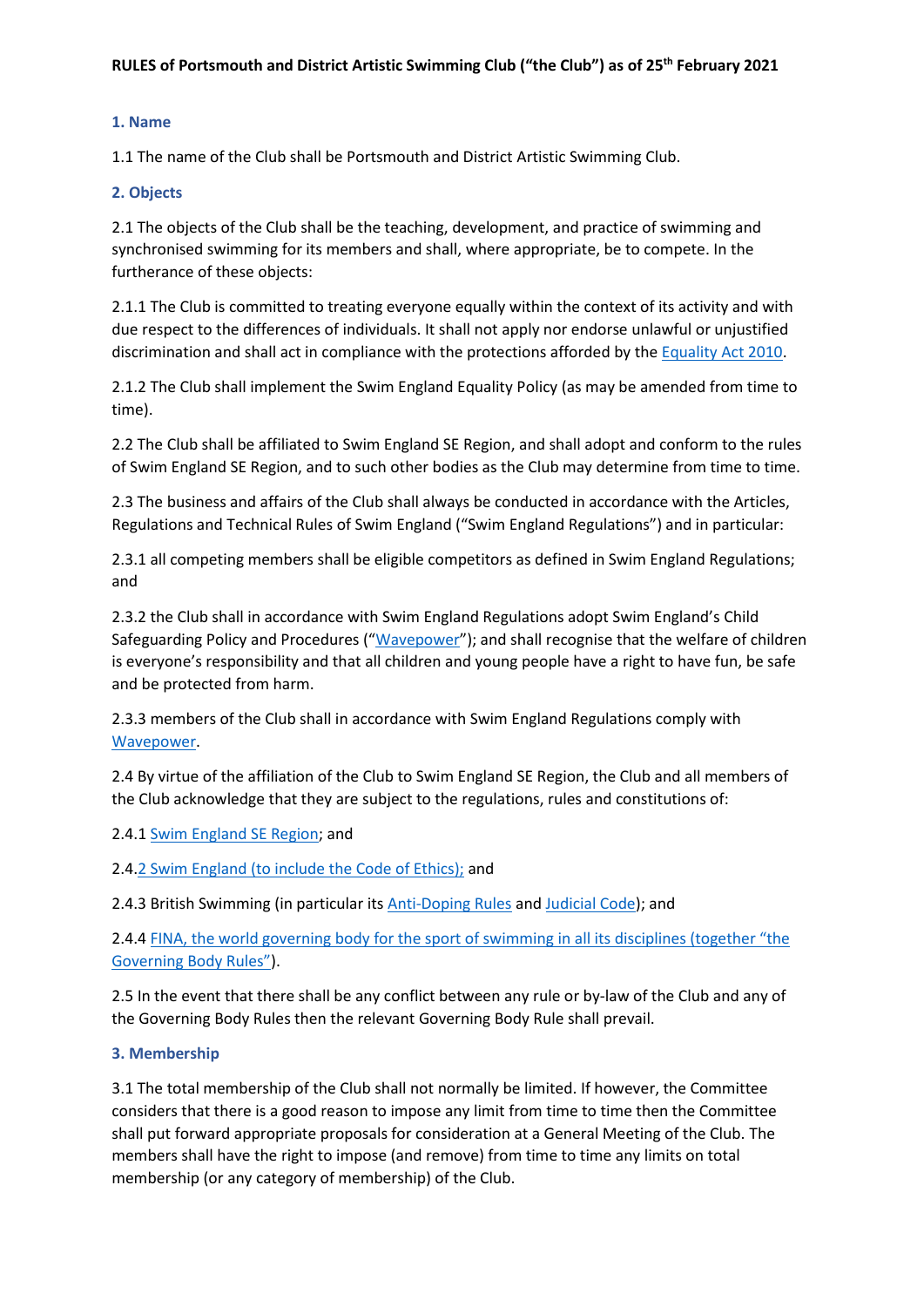3.2 All persons who assist in any way with the Club's activities shall become members of the Club and hence of Swim England and the relevant Swim England membership fee shall be paid. Assisting with the Club's activities shall include, but not be restricted to, administrators, associate members, voluntary instructors, teachers and coaches, Committee members, helpers, Honorary members, life members, Officers, patrons, Presidents, technical and non-technical officials, temporary members, Vice Presidents and verifiers or tutors of Swim England's educational certificates.

3.3 Paid instructors, teachers and coaches who are not members of the Club must be members of a body which accepts that its members are bound by Swim England's Code of Ethics, Swim England Regulations relating to Wavepower, those parts of the Judicial Regulations and procedures necessary for their implementation and whilst engaged in activities under the jurisdiction of Swim England shall be subject to all the constraints and privileges of the Judicial Regulations.

3.4 Any person who wishes to become a member of the Club must submit a signed application to the Secretary (and in the case of a junior swimmer the application must be signed by the swimmer's parent or guardian). Election to membership shall be determined by and authorised by the Committee, or it's appointed representative, who shall report on the admittance of new members to the club at the next committee meeting following the applicant's admittance. The committee may make recommendation as to the applicant's acceptability.

Any person refused membership may seek a review of this decision before a Review Panel appointed by the Committee ("Review Panel") comprised of not less than three members (who may or may not be members of the committee). The Review Panel shall wherever practicably include one independent member nominated by the Swim England SE Region. The person refused membership shall be entitled to make representations to the Review Panel. The procedures for review shall be at the discretion of the Review Panel whose decision shall be final and binding.

3.5 In its consideration of applications for membership, the Club shall not act in a discriminatory manner and, shall adhere to the Equality Act 2010 (as may be amended). Accordingly, (unless the Club chooses to restrict its membership to only people who share the same Protected Characteristic) the Club shall not refuse membership on the basis of a Protected Characteristic within the Equality Act 2010, such as disability; gender or gender identity; pregnancy; race; religion or belief; or sexual orientation. Neither may refusal be made on the grounds of political persuasion.

3.6 The Club may refuse membership only for good and sufficient cause, such as conduct or character likely to bring the Club or the sport into disrepute, or, in the case of a swimmer, being unable to achieve the entry standards as laid down and provided by the Club to the applicant for membership.

# **4. Subscription and Other Fees**

4.1 The annual members' subscription and coaching and squad fees (as applicable) shall be determined from time to time by the Committee and the Committee shall in so doing make special provision for different classes of membership as the Annual General Meeting shall determine.

4.2 The annual subscription and entrance fee (if any) shall be due on joining the Club and thereafter on the 1st of January each year.

4.3 Any member whose subscription is unpaid by the date falling 30 days after the due date for payment may be suspended by the Committee from some or all Club activities from a date to be determined by the Committee and until such payment is made.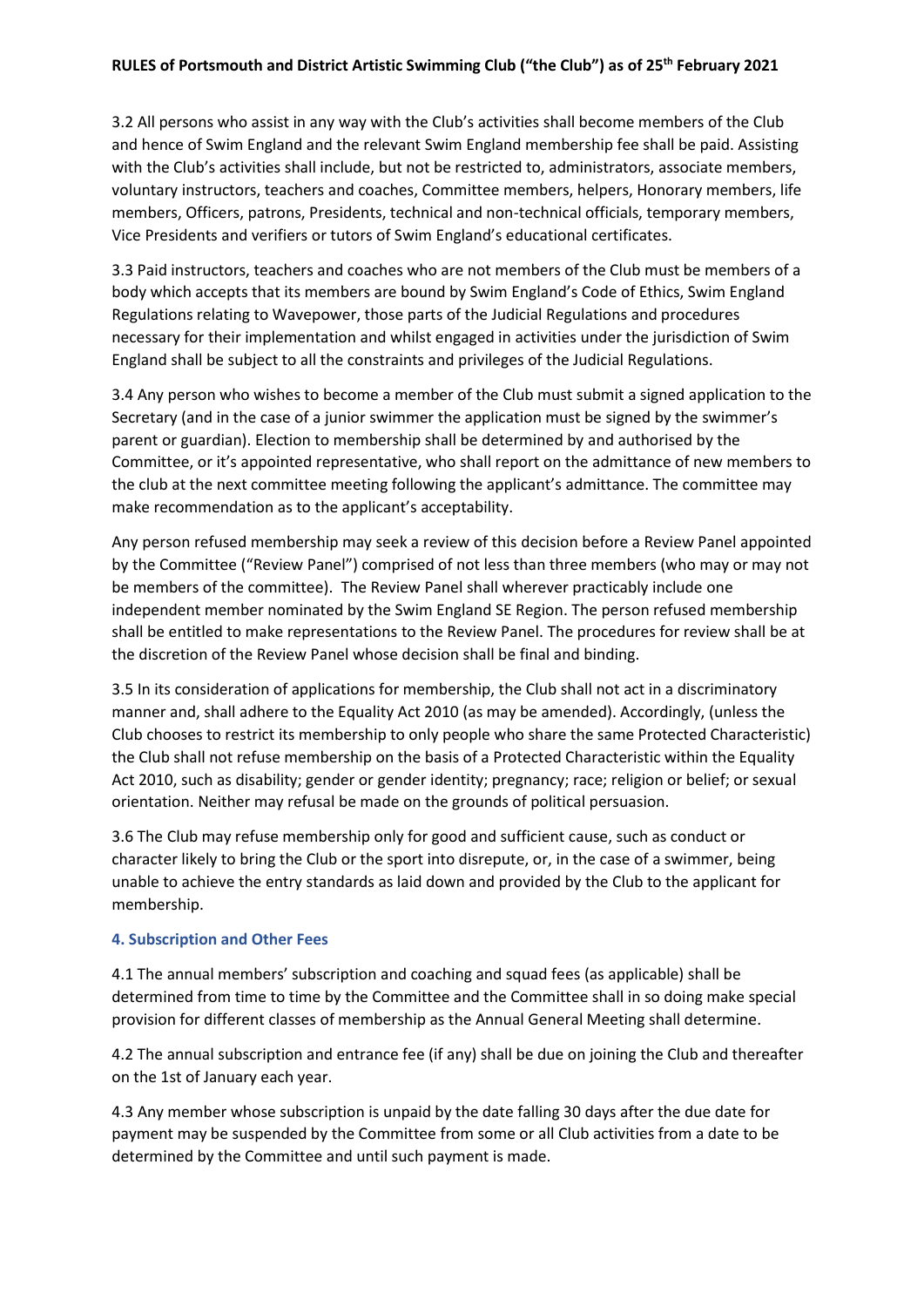# **RULES of Portsmouth and District Artistic Swimming Club ("the Club") as of 25th February 2021**

4.4 The Committee shall, from time to time, have the power to determine the annual membership subscription and other fees. This shall include the power to make such increase in the subscription as shall, where the Club pays the individual Swim England membership fees to Swim England on behalf of members, be consequential upon an increase in individual Swim England membership fees. Any increase in subscriptions shall be advised to the members in writing with the reasons for any increase to be reported to the members at the next Annual General Meeting.

4.5 The Executive Officers (or the Committee) shall have the power in special circumstances to remit the whole or part of the fees, including the Swim England membership fees, to address issues of social inclusion.

### **5. Resignation**

5.1 A member wishing to resign membership of the Club must give to the Secretary written notice of his/her resignation. A member's resignation shall only take effect when this (Rule 5.1) has been complied with.

5.2 The member who resigns from the Club in accordance with Rule 5.1 above shall not be entitled to have any part of the annual membership fee or any other fees returned.

5.3 Notwithstanding the provisions of Rule 5.1 above a member whose subscription is more than two months in arrears shall be deemed to have resigned. Where the membership of a member shall be terminated in this way he/she shall be informed in writing that he/she is no longer a member by notice handed to him/her or sent by post to his/her last known address.

5.4 It will be the responsibility of the Executive Treasurer to inform the Swim England Membership Department should a member resign when still owing money or goods to the Club.

### **6. Expulsion and Other Disciplinary Action**

6.1 The Committee shall have power to expel a member when, in its opinion, it would not be in the interests of the Club for the individual to remain a member. The Club in exercising this power shall comply with the provisions of Rules 6.3 and 6.4 below.

6.2 Upon expulsion the former member shall not be entitled to have any part of the annual membership fee refunded and must return any Club or external body's trophy or trophies held forthwith. Clubs in exercising this power are required to comply with the provision of Rules 6.3 and 6.4 below.

6.3 The Club shall comply with the relevant Judicial Regulations for handling Internal Club Disputes Procedures ("the Procedures") as the same may be revised from time to time. (A copy of the Procedures may be obtained from the Swim England website, Swim England Handbook or from the Office of Judicial Administration).

6.4 A member may not be expelled or (subject to Rule 6.5 below) be made the subject of any other penalty unless the panel hearing the complaint shall unanimously vote in favour of the expulsion of (or other penalty imposed upon) the member.

6.5 The Officers of the Club (or any person to whom the Committee shall delegate this power) may temporarily suspend or exclude a member from particular training sessions and/or wider club activities, when in their opinion, such action is in the interests of the Club. Where such action is taken the incident or matter will thereafter be dealt with in accordance with the appropriate Judicial Regulations.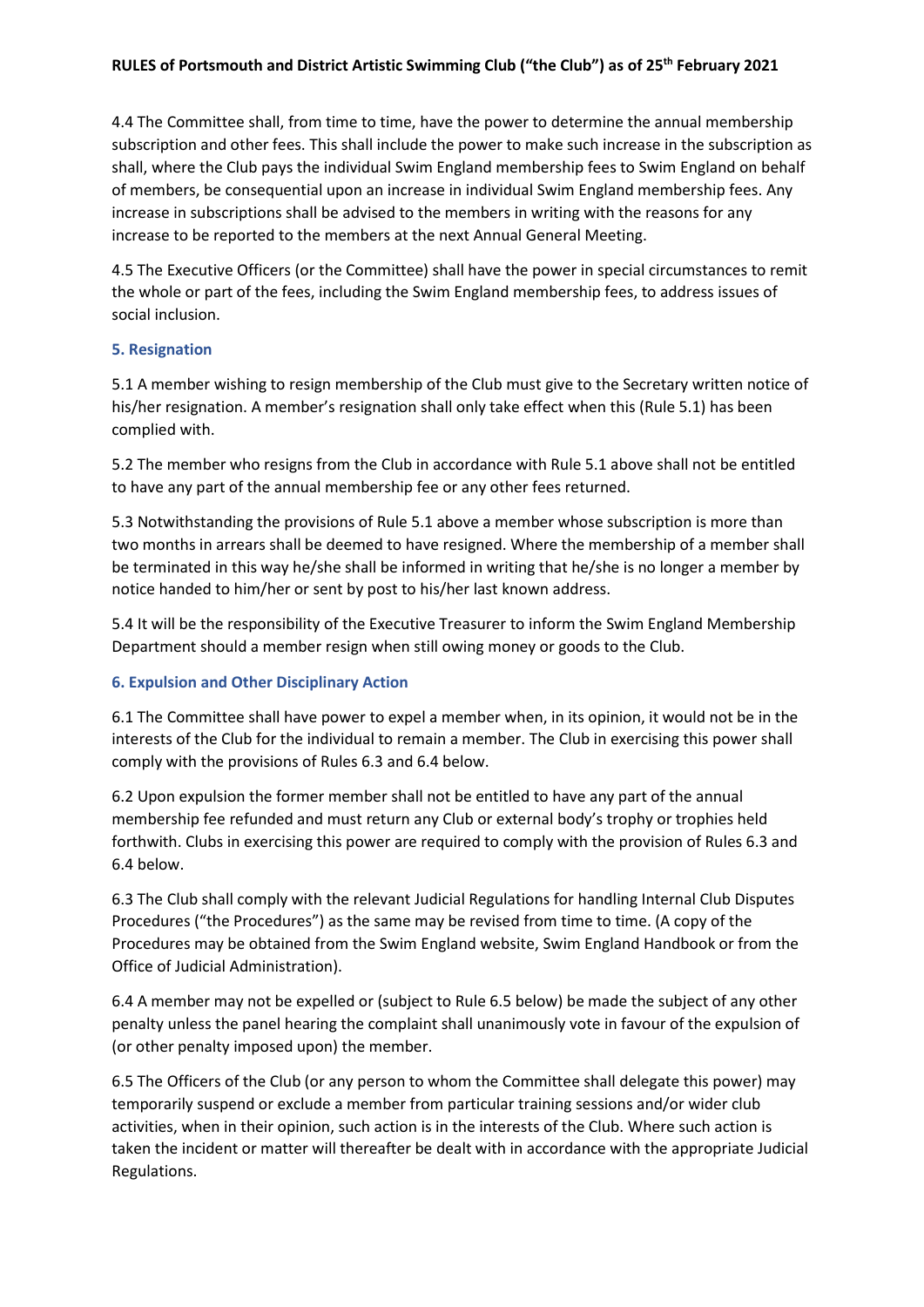# **7. Committee**

7.1 The Committee shall consist of the Chairman, Secretary, Treasurer (together "the Executive Officers of the Club") and 4 elected members all of whom must be members of the Club. All Committee members must be not less than 18 years of age though the Committee may allow younger member(s) to attend their meetings without power to vote.

7.2 The Committee shall appoint a member of the Club as Welfare Officer who must be not less than 18 years of age, who should have an appropriate background and who is required to undertake appropriate training in accordance with Wavepower. The Welfare Officer will have a right to attend Committee meetings without a power to vote.

7.2.1 The Committee shall annually appoint a suitably qualified individual as Head Coach, who will be responsible in conjunction with the Committee of developing the club's strategic plan while being operationally responsible for its delivery with regards to all swimming related matters. The appointment will be made at the first committee meeting following the AGM and will sit on the Committee as a co-opted member.

7.3 The Executive Officers and Committee members shall be proposed seconded and elected at the Annual General Meeting each year and shall remain in office until their successors are elected at the next Annual General Meeting and will take office when the Chairman has closed the meeting. Any vacancy occurring by resignation or otherwise may be filled by the Committee. Retiring Executive Officers and members of the Committee shall be eligible for re-election.

7.4 Committee meetings shall be held not less than quarterly (save where the Committee itself shall by a simple majority resolve not to meet), and the quorum of that meeting shall be such number as shall represent not less than a simple majority of the Committee members (to include not less than one Executive Officer). The Chairman and the Secretary shall have discretion to call further meetings of the Committee if they consider it to be in the interests of the Club. The Secretary shall give all the members of the Committee not less than two days written notice of a meeting. Decisions of the Committee shall be made by a simple majority (and in the event of equality of votes the Chairman (or the acting Chairman of that meeting) shall have a casting or additional vote.) The Secretary, or their appointed representative or in their absence a member of the Committee, shall take minutes.

7.5 In the event that a quorum is not present within 30 minutes of the published start time, a meeting shall stand adjourned to the time and date falling seven days after the date of the meeting, or such other date and time as may be determined by the Chairman. If a quorum is not present at the adjourned meeting then those Committee members attending may act for the purpose of calling a Special General Meeting of the members, to which the provisions as to minimum notice contained in Rule 11.1 shall not apply.

7.6 In addition to the members so elected, the Committee may co-opt up to 3 further members of the Club who shall serve until the next Annual General Meeting. In addition , a further co-opted Committee role will be bestowed upon the position of Head Coach, members shall be entitled to vote at the meetings of the Committee and shall not be counted in establishing whether a quorum is present.

7.7 The Committee may from time to time appoint from among their number such sub-committees as they may consider necessary (and to remove (in whole or in part) or vary the terms of reference of such sub-committees) and may delegate to them such of the powers and duties of the Committee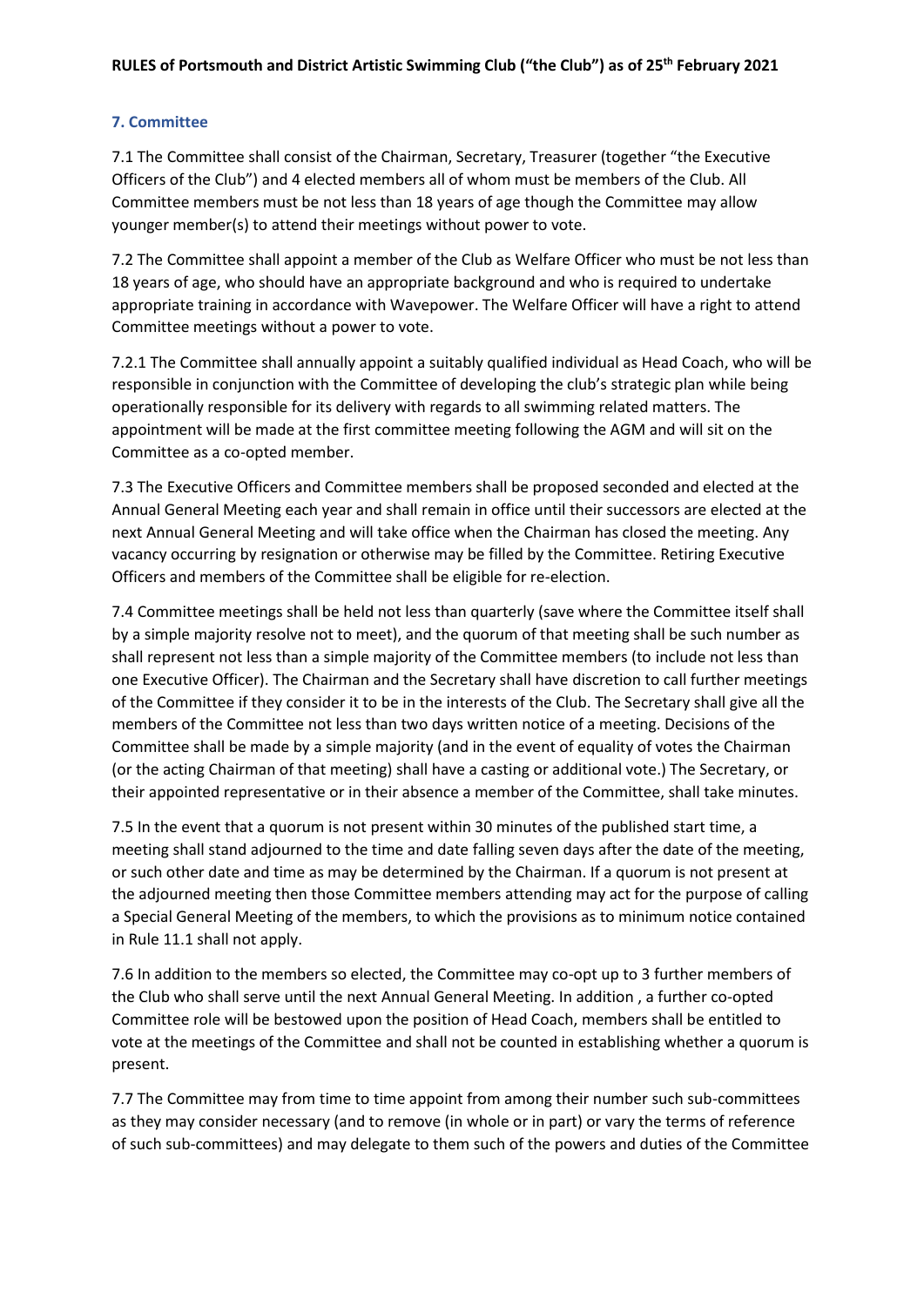## **RULES of Portsmouth and District Artistic Swimming Club ("the Club") as of 25th February 2021**

as the Committee may determine. All sub-committees shall periodically report their proceedings to the Committee and shall conduct their business in accordance with the directions of the Committee.

7.8 The Committee shall be responsible for the management of the Club and shall have the sole right of appointing and determining the terms and conditions of service of employees of the Club. The Committee shall have power to enter into contracts for the purposes of the Club on behalf of all the members of the Club. The Committee shall be responsible for ensuring that the Accounts of the Club for each financial year be examined by an independent examiner to be appointed by the members in General Meeting.

7.9 The members of the Committee shall be indemnified by the members of the Club against all liabilities properly incurred by them in the management of the affairs of the Club.

7.10 The Committee shall maintain an Accident Book in which all accidents to Club members at swimming related activities shall be recorded. Details of such accidents shall be reported to the insurers in accordance with the Accident/Incident Notification guidelines. The Club shall make an annual return to the Swim England Membership Department indicating whether or not an entry has been made in the prescribed online form.

7.11 The Committee shall have power to make regulations, create by-laws (see Rule 13.1) and to settle disputed points not otherwise provided for in this Constitution.

## **8. Ceremonial Positions and Honorary Members/Life Members**

8.1 The Annual General Meeting of the Club, if it thinks fit, may elect a President and Vice-Presidents. A President or Vice-President need not be a member of the Club on election but shall, ex officio, be an honorary member of the Club and must be included in the Club's Annual Return of Members to Swim England.

8.2 The Committee may elect any person as an honorary member of the Club for such period as it thinks fit, or as a Life Member, and they shall be entitled to all the privileges of membership except that they shall not be entitled to vote at meetings and serve as Officers or on the Committee unless any such person shall have retained in addition their ordinary membership of the Club. Such honorary members and Life Members must be included in the Club's annual return as to membership.

### **9. Annual General Meeting**

9.1 The Annual General Meeting of the Club shall be held each year on a date in February. The date, time and venue for the Annual General Meeting shall be fixed by the Committee.

9.2 The purpose of the Annual General Meeting is to transact the following business:

9.2.1 to receive the Chairman's report of the activities of the Club during the previous year;

9.2.2 to receive and consider the accounts of the Club for the previous year and the report on the accounts of the independent examiner and the Treasurer's report as to the financial position of the Club;

9.2.3 to remove and elect the independent examiner (who must not be a member of the Committee or a member of the family of a member of the Committee) or confirm that he/she remain in office;

9.2.4 to elect the Executive Officers and other elected members of the Committee;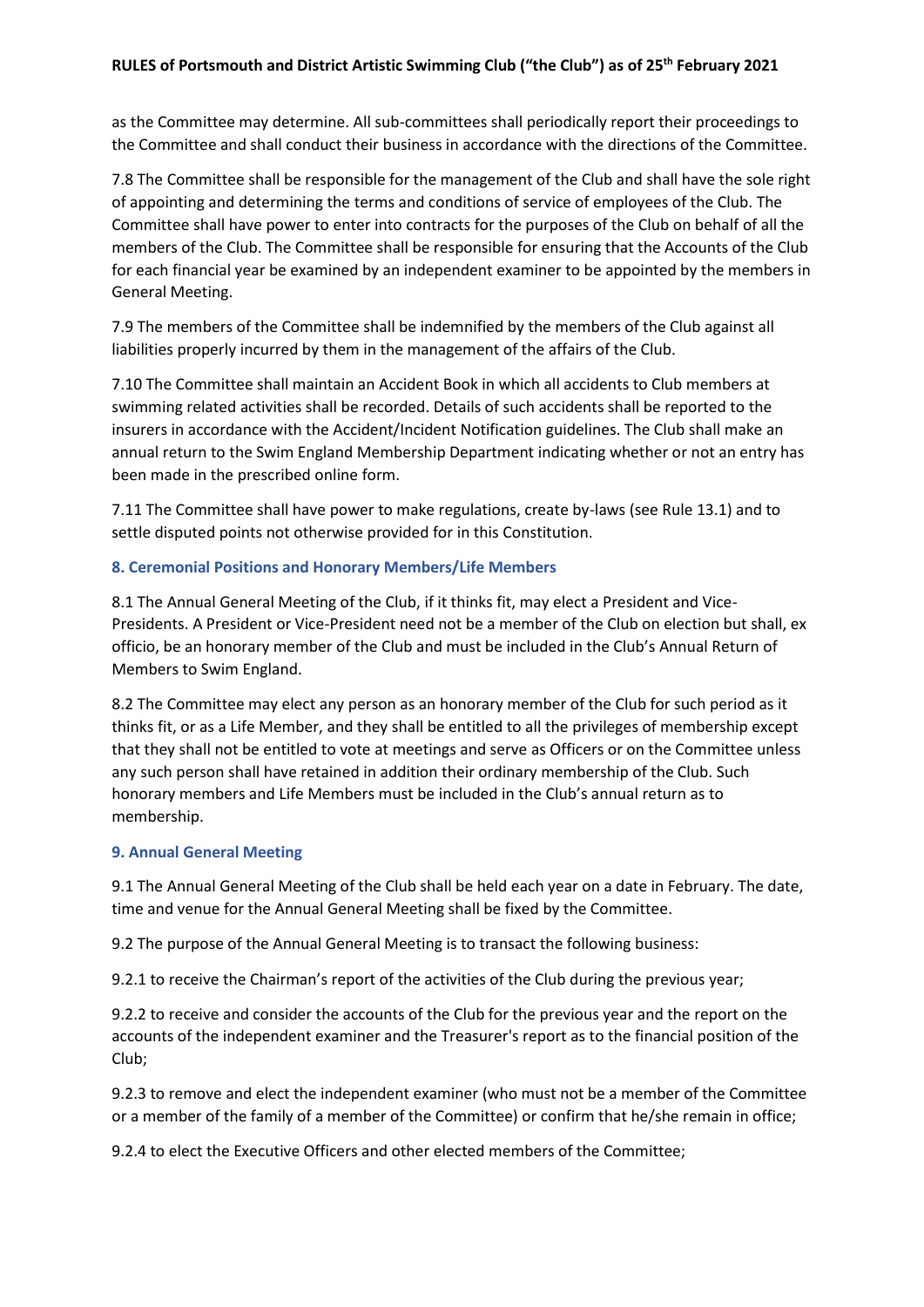9.2.5 to decide on any resolution which may be duly submitted in accordance with Rule 9.3.

9.2.6 to appoint the Custodians of the club whose appointment will be governed by Rule 16.

9.3 Nominations for election of members to any office or for membership of the Committee shall be made in writing by the proposer and seconder to the Secretary not later than 42 days prior to the meeting. The nominee shall be required to indicate in writing on the nomination form his/her willingness to stand for election. Notice of any resolution proposed to be moved at the Annual General Meeting shall be given in writing to the Secretary not later than 42 days prior to the meeting.

## **10. Special General Meeting**

10.1 A Special General Meeting may be called at any time by the Committee. A Special General Meeting shall be called by the Club within 28 days of receipt by the Secretary of a requisition in writing signed by not less than seven members entitled to attend and vote at a General Meeting or, if greater, such number as represents one-tenth in number of such members, stating the purposes for which the meeting is required, and the resolutions proposed.

## **11. Procedure at the Annual and Special General Meetings**

11.1 The Secretary shall personally be responsible for the handing out or sending to each member at his/her last known address a written agenda giving notice of the date, time and place of the General Meeting together with the resolutions to be proposed thereat at least fourteen days before the meeting and in the case of the Annual General Meeting a list of the nominees for the Committee posts and a copy of the examined accounts. The Secretary may, alternatively, with the agreement of member(s) concerned distribute these materials by e-mail or similar form of communication. The Notice of Meeting shall in addition wherever possible be displayed on the Club Notice Board where one exists.

11.2 The quorum for the Annual and Special General Meetings shall be seven members entitled to attend and vote at the Meeting or, if greater, such number as represents one-tenth in number of such members.

11.3 The Chairman, or in the Chairman's absence a member appointed by the Committee, shall take the chair. Each member present shall have one vote and resolutions shall be passed by a simple majority. For the procedures for submitting resolutions to be considered at a General Meeting, members are referred to Rule 9.3. In the event of an equality of votes the Chairman shall have a casting or additional vote. Only paid up members who have reached their 16th birthday shall be entitled to be heard and to vote on all matters. (Members who have not reached their 16th birthday shall be entitled to be heard and vote only on those matters determined by the Chairman as matters concerning juniors, such as the election of club captains.)

11.4 The Secretary, (or their appointed representative) or in their absence a member of the Committee, shall take minutes at the Annual and Special General Meetings.

11.5 The Chairman shall at all General Meetings have unlimited authority upon every question of order and shall be, for the purpose of such meeting, the sole interpreter of the Rules of the Club.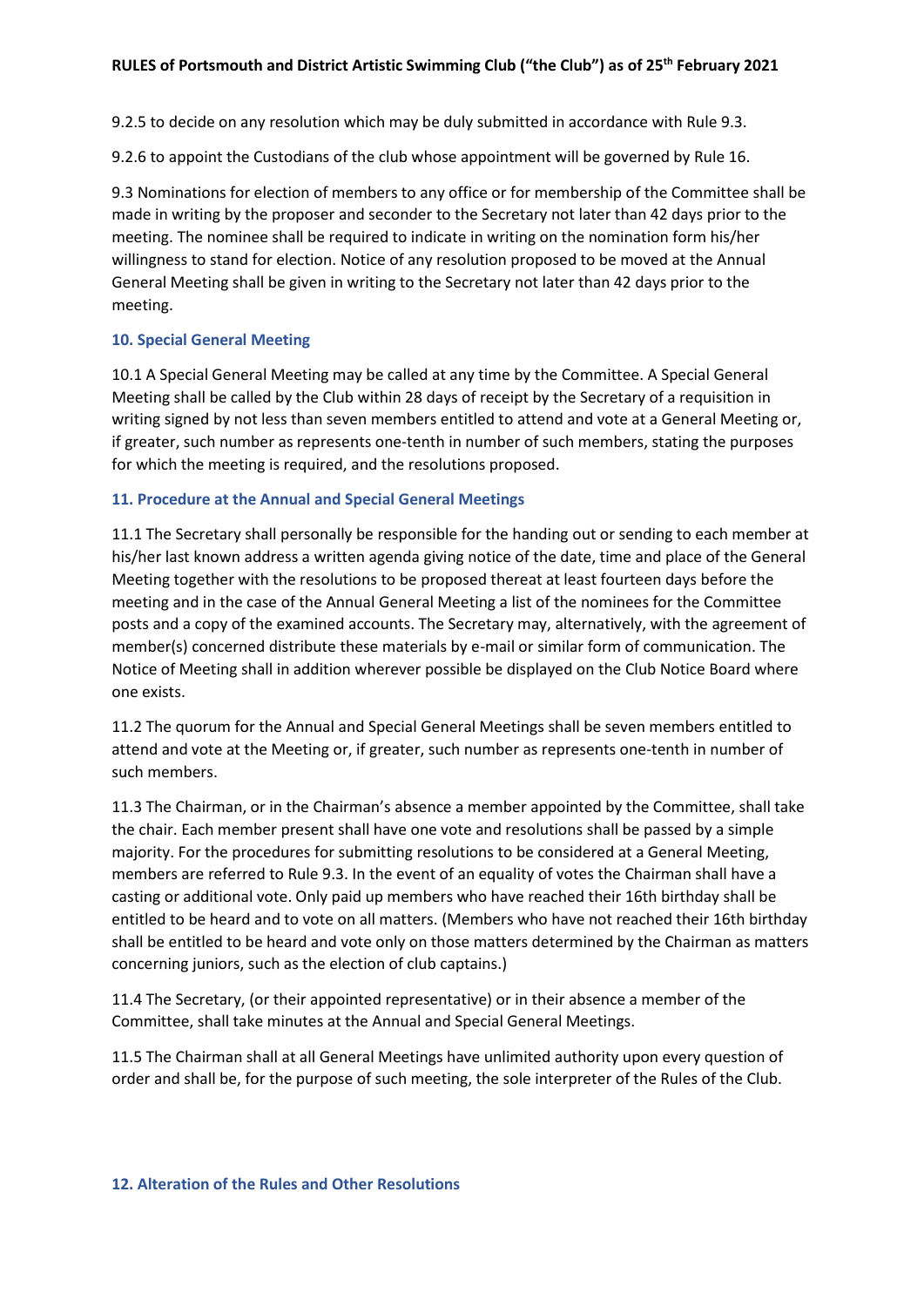# **RULES of Portsmouth and District Artistic Swimming Club ("the Club") as of 25th February 2021**

12.1 The Rules may be altered by resolution at an Annual or Special General Meeting provided that the resolution is carried by a majority of at least (two-thirds) of members present and entitled to vote at the General Meeting. No amendment(s) to the Rules shall become effective until such amendment(s) shall have been submitted to and validated by such person as is authorised to do so by the Swim England SE Region].

12.2 Any member shall be entitled to put any proposal for consideration at any General Meeting provided the proposal in writing shall have been handed to or posted to the Secretary of the Club so as to be received by him/her not later than 42 days in the case of the Annual General Meeting or, in the case of a Special General Meeting, 18 days before the date of the meeting and thereafter the Secretary shall supply a copy of the proposal or resolution to the members in the manner provided in Rule 11.1.

#### **13. By-Laws**

13.1 The Committee shall have power to make, repeal and amend such by-laws as they may from time to time consider necessary for the well being of the Club which by-laws, repeals and amendments shall have effect until set aside by the Committee or at a General Meeting.

#### **14. Finance**

14.1 All moneys payable to the Club shall be received by the Treasurer and deposited in a bank account in the name of the Club. No sum shall be drawn from that account except by cheque signed by two of the three signatories who shall be the Chairman, Secretary and Treasurer. Any monies not required for immediate use may be invested as the Committee in its discretion think fit. (See Guidance Notes regarding Accounts).

14.2 The income and property of the Club shall be applied only in furtherance of the objects of the Club and no part thereof shall be paid by way of bonus, dividend or profit to any members of the Club, (save as set out in Rule 17.3.).

14.3 The Committee shall have power to authorise the payment of remuneration and expenses to any Officer, member or employee of the Club and to any other person or persons for services rendered to the Club.

14.4 The financial transactions of the Club shall be recorded by the Treasurer in accordance with the recognised "Best Financial Practice" and be agreed by the Committee.

14.5 The financial year of the Club shall be the period commencing on 1st Jan and ending on 31st Dec. Any change to the financial year shall require the approval of the members in a General Meeting.

14.6 The Committee shall retain all financial records relating to the club and copies of Minutes of all meetings for a minimum period of six years.

#### **15. Borrowing**

15.1 The Committee may borrow money on behalf of the Club for the purposes of the Club from time to time at their own discretion up to such limits on borrowing as may be laid down from time to time by the General Meeting for the general upkeep of the Club or with the (prior) approval of a General Meeting for any other expenditure, additions or improvements.

15.2 When so borrowing the Committee shall have power to raise in any way any sum or sums of money and to raise and secure the repayment of any sums or sums of money in such manner or on